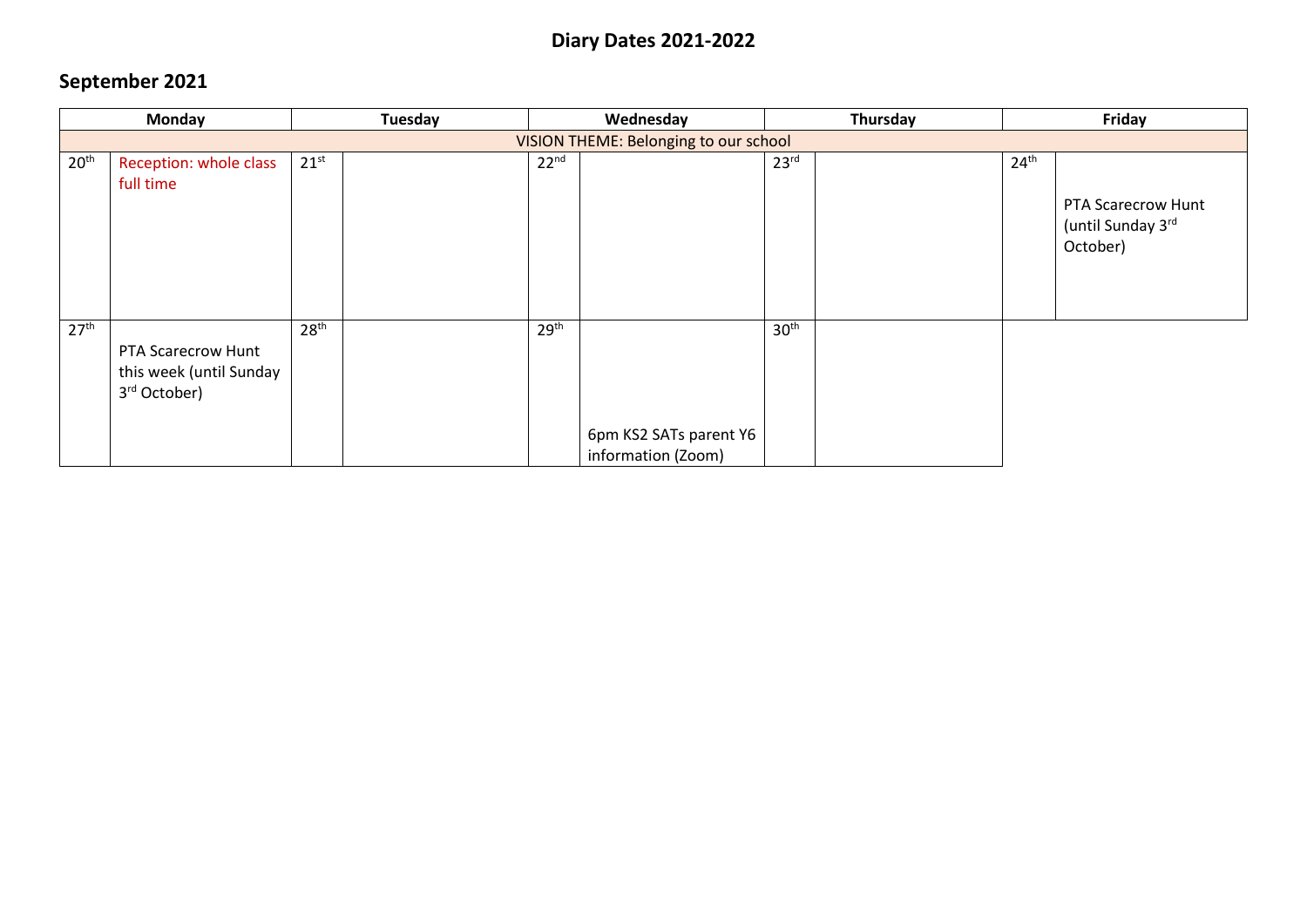#### **October 2021**

|                  | <b>Monday</b>        | Tuesday          |                                  | Wednesday        |                                                                                                       | Thursday         |                                                                                                                                             | Friday           |                                                                              |  |
|------------------|----------------------|------------------|----------------------------------|------------------|-------------------------------------------------------------------------------------------------------|------------------|---------------------------------------------------------------------------------------------------------------------------------------------|------------------|------------------------------------------------------------------------------|--|
|                  |                      |                  |                                  |                  |                                                                                                       |                  |                                                                                                                                             | 1 <sup>st</sup>  | Year 6 to Cadbury<br>World                                                   |  |
| 4 <sup>th</sup>  |                      | 5 <sup>th</sup>  |                                  | 6 <sup>th</sup>  | Year 5 Space Centre                                                                                   | 7 <sup>th</sup>  |                                                                                                                                             | 8 <sup>th</sup>  |                                                                              |  |
| $11^{\text{th}}$ | <b>KS2 Mock SATs</b> | $12^{th}$        | <b>KS2 Mock SATs</b>             | 13 <sup>th</sup> | <b>KS2 Mock SATs</b>                                                                                  | 14 <sup>th</sup> | <b>KS2 Mock SATs</b><br>6pm Full Governing<br><b>Body Meeting</b>                                                                           | 15 <sup>th</sup> | MFL Day European<br>Languages Day                                            |  |
| 18 <sup>th</sup> |                      | 19 <sup>th</sup> | 4-7pm Parents'<br>Evening - zoom | 20 <sup>th</sup> | 9.30 - 11.30am Open<br>Morning for parents of<br>children due to start<br>school in September<br>2022 | 21 <sup>st</sup> | 9.30 - 11.30am Open<br>Morning for parents of<br>children due to start<br>school in September<br>2022<br>4 - 7pm Parents'<br>Evening - zoom | 22 <sup>nd</sup> | PTA 'Matchbox<br>Challenge' (22nd<br>October to 5 <sup>th</sup><br>November) |  |
| 25 <sup>th</sup> |                      | 26 <sup>th</sup> |                                  | 27 <sup>th</sup> |                                                                                                       | 28 <sup>th</sup> |                                                                                                                                             | 29 <sup>th</sup> | Deadline for Year 7<br>2022 application                                      |  |
|                  | <b>HALF TERM</b>     |                  |                                  |                  |                                                                                                       |                  |                                                                                                                                             |                  |                                                                              |  |
|                  |                      |                  |                                  |                  | <b>VISION THEME: Learning together</b>                                                                |                  |                                                                                                                                             |                  |                                                                              |  |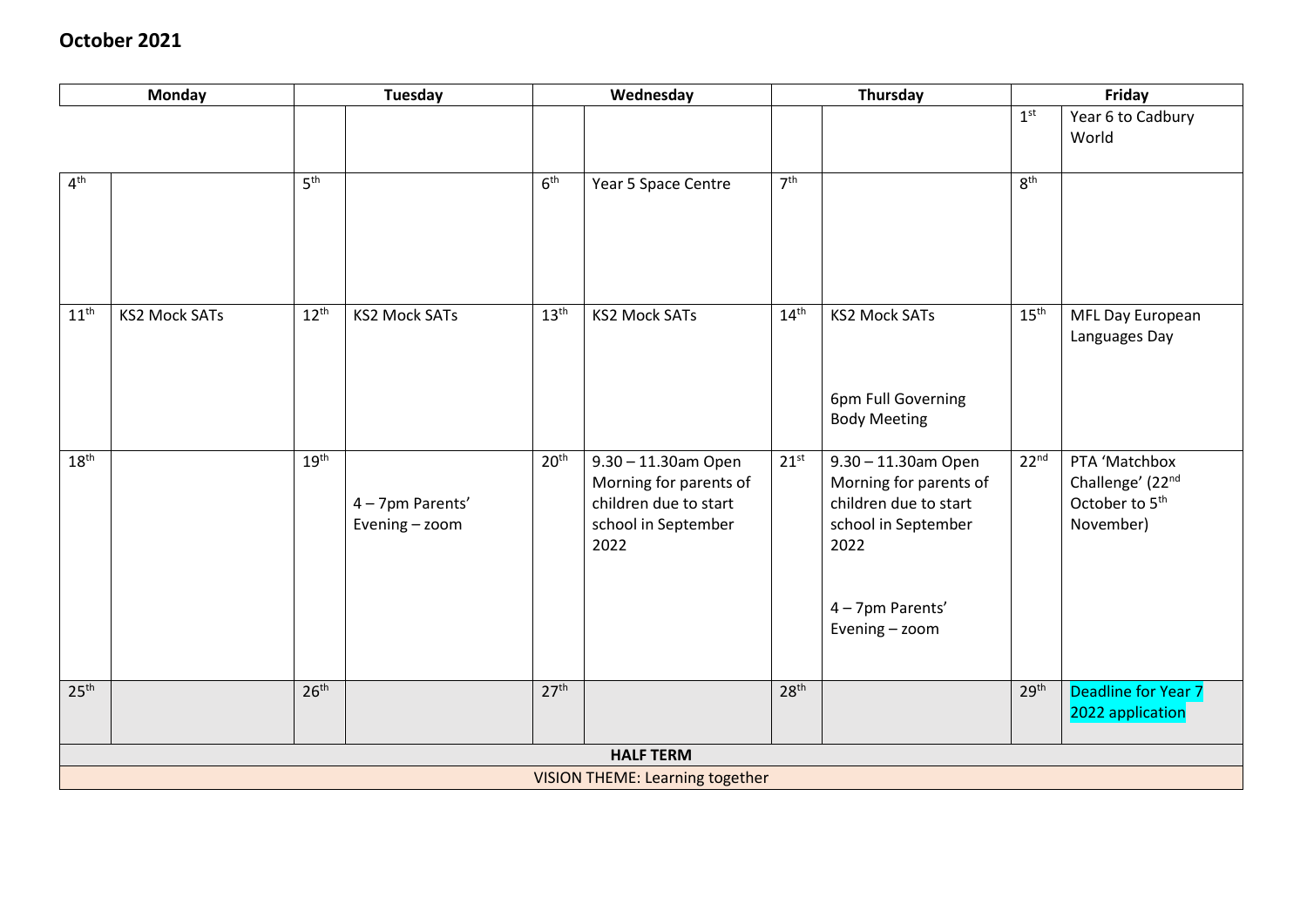#### **November 2021**

|                          | <b>Monday</b>                         |                  | <b>Tuesday</b>                        |                  | Wednesday                             |                  | Thursday                                  |                  | Friday                                                                                         |  |
|--------------------------|---------------------------------------|------------------|---------------------------------------|------------------|---------------------------------------|------------------|-------------------------------------------|------------------|------------------------------------------------------------------------------------------------|--|
| $\mathbf{1}^{\text{st}}$ | <b>Teacher Training Day</b>           | 2 <sup>nd</sup>  |                                       | 3 <sup>rd</sup>  |                                       | 4 <sup>th</sup>  |                                           | 5 <sup>th</sup>  | PTA 'Matchbox<br>Challenge' deadline                                                           |  |
|                          |                                       |                  |                                       |                  |                                       |                  | 6pm Full Governing<br><b>Body Meeting</b> |                  |                                                                                                |  |
| 8 <sup>th</sup>          |                                       | 9 <sup>th</sup>  | PTA Bag2School<br>collection          | 10 <sup>th</sup> |                                       | 11 <sup>th</sup> | Remembrance Day                           | $12^{\text{th}}$ | Children in Need Day                                                                           |  |
| 15 <sup>th</sup>         | Anti Bullying week<br>'One Kind Word' | $16^{\text{th}}$ | Anti Bullying week<br>'One Kind Word' | 17 <sup>th</sup> | Anti Bullying week<br>'One Kind Word' | 18 <sup>th</sup> | Anti Bullying week<br>'One Kind Word'     | $19^{\text{th}}$ | Anti Bullying week<br>'One Kind Word'<br><b>Sharing Assembly</b><br>Wear something blue<br>day |  |
| 22 <sup>nd</sup>         | <b>KS2 Presentation Week</b>          | 23 <sup>rd</sup> |                                       | $24^{\text{th}}$ |                                       | 25 <sup>th</sup> |                                           | 26 <sup>th</sup> |                                                                                                |  |
| 29 <sup>th</sup>         |                                       | 30 <sup>th</sup> |                                       |                  |                                       |                  |                                           |                  |                                                                                                |  |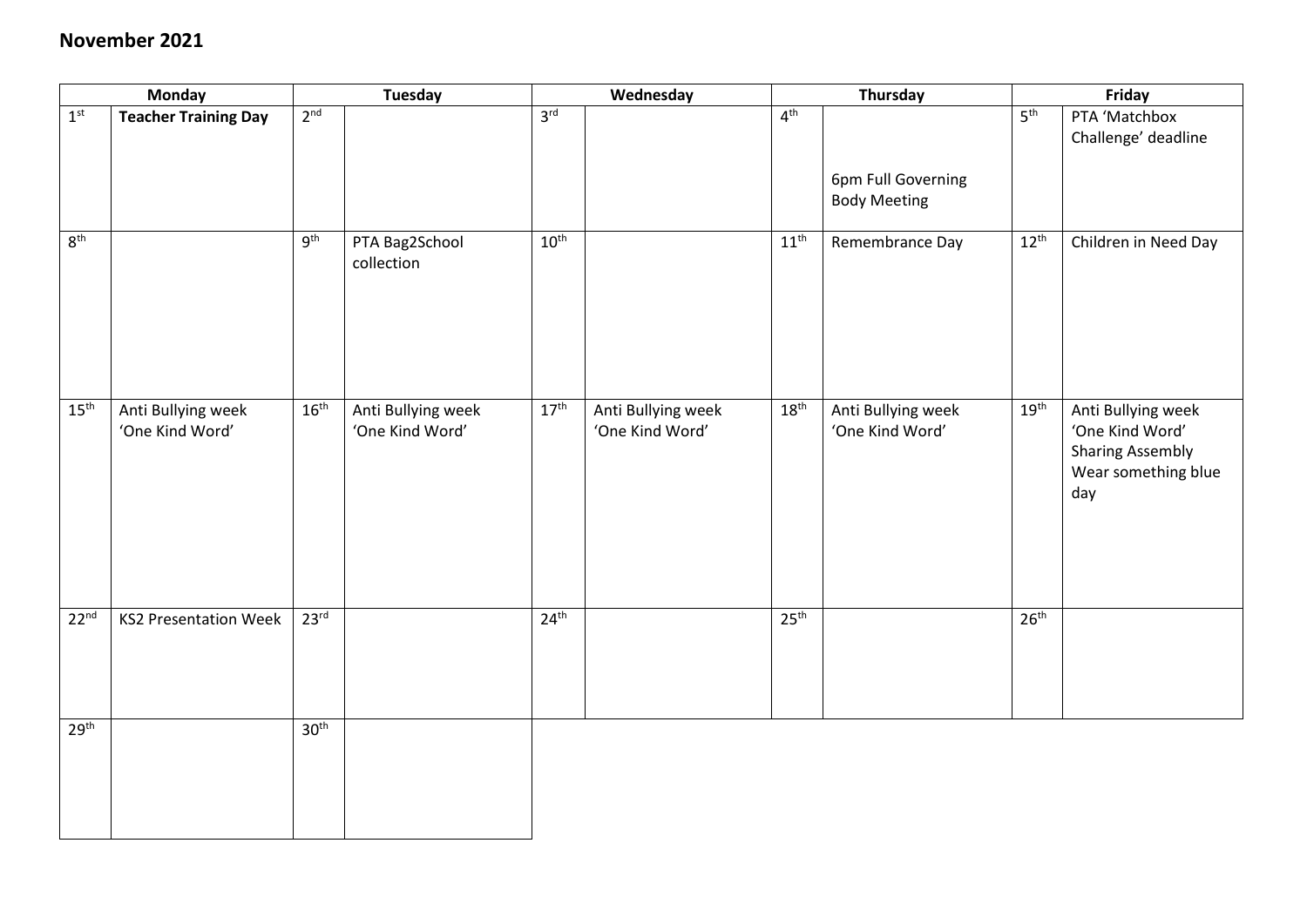#### **December 2021**

|                  | <b>Monday</b>                                                                    | <b>Tuesday</b>   |                                                                    |                  | Wednesday                                                 |                  | Thursday                                       | Friday           |                                                     |  |  |
|------------------|----------------------------------------------------------------------------------|------------------|--------------------------------------------------------------------|------------------|-----------------------------------------------------------|------------------|------------------------------------------------|------------------|-----------------------------------------------------|--|--|
|                  |                                                                                  |                  |                                                                    | 1 <sup>st</sup>  |                                                           | 2 <sup>nd</sup>  |                                                | 3 <sup>rd</sup>  | Christmas<br>Decoration<br>morning                  |  |  |
| 6 <sup>th</sup>  |                                                                                  | 7 <sup>th</sup>  | School Christmas lunch                                             | 8 <sup>th</sup>  | 7pm KS2 Carol Service<br>in church $-$ to be<br>confirmed | 9 <sup>th</sup>  | 9.15am KS1 Christmas<br>Performance to parents | $10^{\text{th}}$ | 9.15am Reception<br>Performance to<br>parents & KS1 |  |  |
| $13^{\text{th}}$ | Y3&4 Christmas party<br>Reception/KS1 MFL<br>Day 'Christmas around<br>the World' | $14^{\text{th}}$ | Whole School to Belgrade<br>Theatre to see Beauty and<br>the Beast | $15^{\text{th}}$ | Y5&6 Christmas party                                      | $16^{\text{th}}$ | Reception & KS1<br>Christmas party             | $17^{\text{th}}$ | Christmas Jumper<br>Day                             |  |  |
| 20 <sup>th</sup> |                                                                                  | 21 <sup>st</sup> |                                                                    | 22 <sup>nd</sup> |                                                           | 23 <sup>rd</sup> |                                                | 24 <sup>th</sup> |                                                     |  |  |
| 27 <sup>th</sup> |                                                                                  | 28 <sup>th</sup> |                                                                    | 29 <sup>th</sup> |                                                           | 30 <sup>th</sup> |                                                | 31 <sup>st</sup> |                                                     |  |  |
|                  | <b>CHRISTMAS HOLIDAYS</b>                                                        |                  |                                                                    |                  |                                                           |                  |                                                |                  |                                                     |  |  |
|                  |                                                                                  |                  |                                                                    |                  | <b>VISION THEME: Be curious</b>                           |                  |                                                |                  |                                                     |  |  |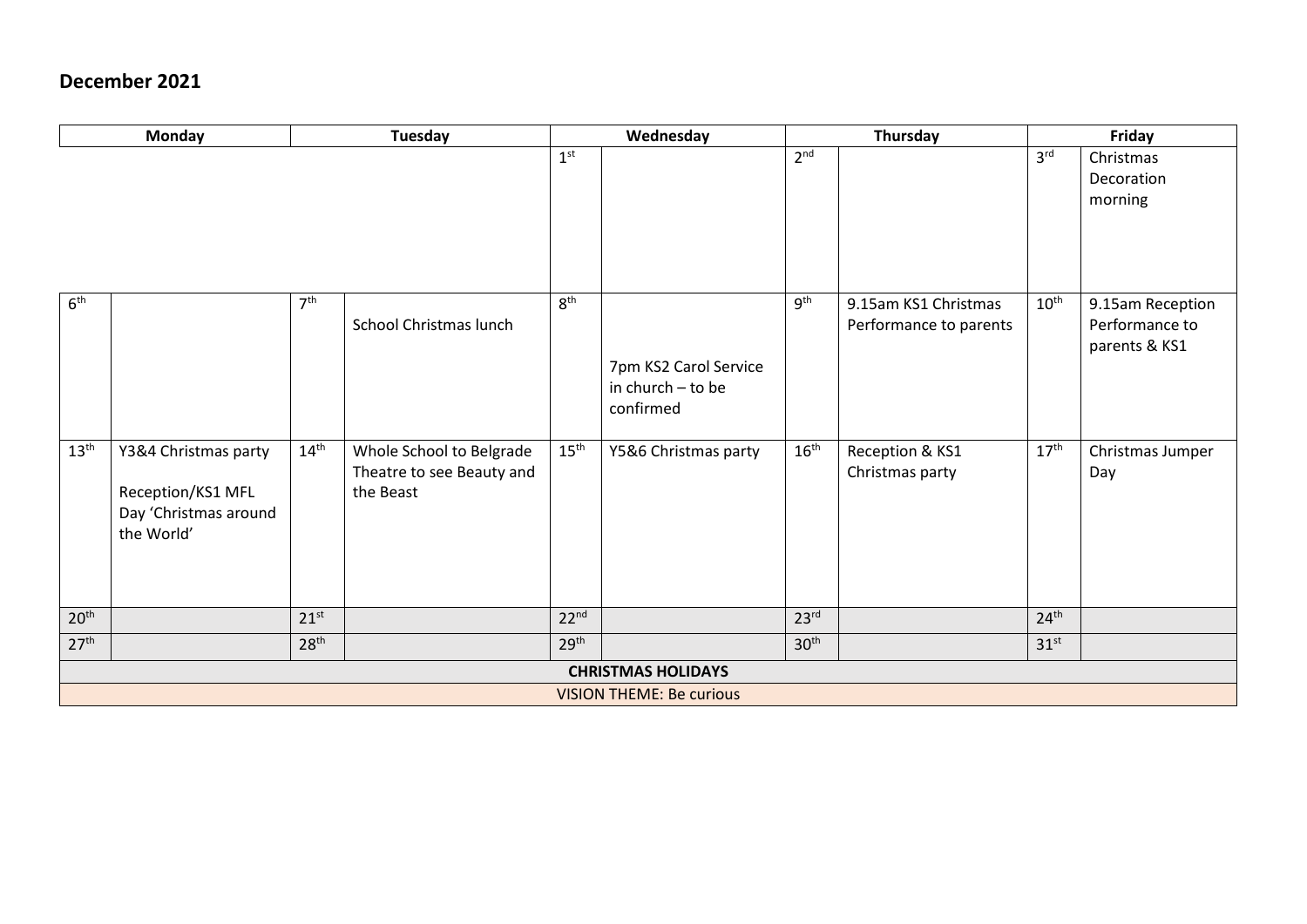# **January 2022**

| <b>Monday</b>    |                      |                  | <b>Tuesday</b>              |                  | Wednesday |                  | Thursday                              |                  | Friday                                            |  |
|------------------|----------------------|------------------|-----------------------------|------------------|-----------|------------------|---------------------------------------|------------------|---------------------------------------------------|--|
|                  |                      | $4^{\text{th}}$  | <b>Teacher Training Day</b> | 5 <sup>th</sup>  |           | 6 <sup>th</sup>  |                                       | 7 <sup>th</sup>  |                                                   |  |
| $10^{\text{th}}$ |                      | 11 <sup>th</sup> |                             | $12^{th}$        |           | $13^{\text{th}}$ | <b>Full Governing Body</b><br>Meeting | $14^{\text{th}}$ | <b>Deadline for Reception</b><br>2022 application |  |
| $17^{\text{th}}$ |                      | $18^{\text{th}}$ |                             | 19 <sup>th</sup> |           | 20 <sup>th</sup> |                                       | $21^{st}$        | <b>MFL</b>                                        |  |
| 24 <sup>th</sup> |                      | 25 <sup>th</sup> |                             | 26 <sup>th</sup> |           | 27 <sup>th</sup> |                                       | 28 <sup>th</sup> | Diversity Day                                     |  |
| $31^{st}$        | <b>KS2 Mock SATs</b> |                  |                             |                  |           |                  |                                       |                  |                                                   |  |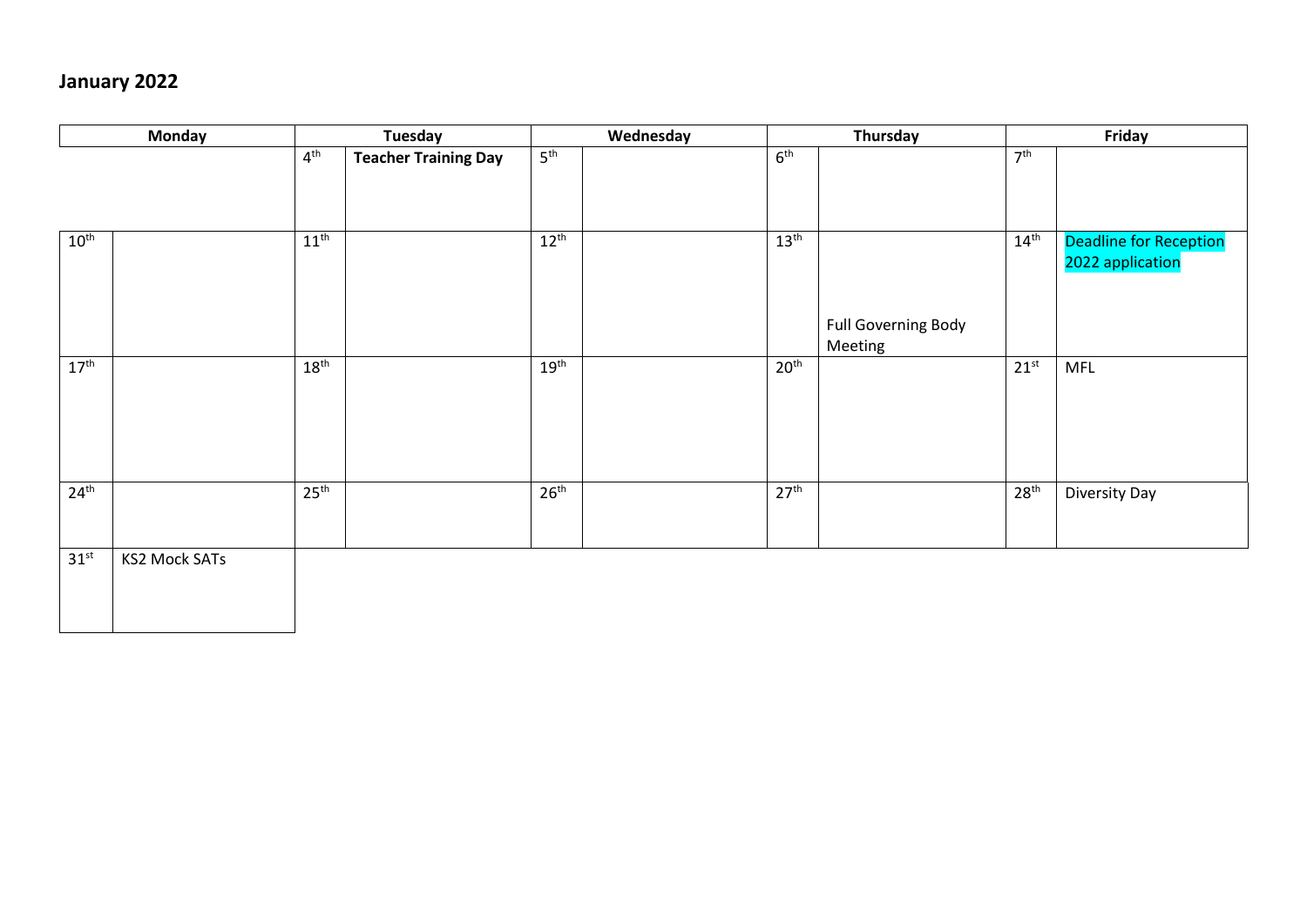# **February 2022**

|                  | <b>Monday</b>       |                  | <b>Tuesday</b>          |                  | Wednesday                 |                  | Thursday             | Friday           |                |  |  |  |
|------------------|---------------------|------------------|-------------------------|------------------|---------------------------|------------------|----------------------|------------------|----------------|--|--|--|
|                  |                     | 1 <sup>st</sup>  | <b>KS2 Mock SATs</b>    | 2 <sup>nd</sup>  | <b>KS2 Mock SATs</b>      | 3 <sup>rd</sup>  | <b>KS2 Mock SATs</b> | 4 <sup>th</sup>  |                |  |  |  |
|                  |                     |                  |                         |                  |                           |                  |                      |                  |                |  |  |  |
|                  |                     |                  |                         |                  |                           |                  |                      |                  |                |  |  |  |
| 7 <sup>th</sup>  | Safer Internet Week | $8^{\text{th}}$  | Safer Internet Day 2022 | 9 <sup>th</sup>  |                           | $10^{\text{th}}$ |                      | $11^{\text{th}}$ | Safer Internet |  |  |  |
|                  |                     |                  |                         |                  |                           |                  |                      |                  | Assembly       |  |  |  |
|                  |                     |                  |                         |                  |                           |                  |                      |                  |                |  |  |  |
|                  |                     |                  | 4-7pm Parents'          |                  |                           |                  | 4 - 7pm Parents'     |                  |                |  |  |  |
|                  |                     |                  | Evening                 |                  |                           |                  | Evening              |                  |                |  |  |  |
| $14^{\text{th}}$ |                     | $15^{\text{th}}$ |                         | $16^{\text{th}}$ |                           | 17 <sup>th</sup> |                      | 18 <sup>th</sup> |                |  |  |  |
|                  |                     |                  |                         |                  |                           |                  |                      |                  |                |  |  |  |
|                  |                     |                  |                         |                  |                           |                  |                      |                  |                |  |  |  |
|                  |                     |                  |                         |                  |                           |                  |                      |                  |                |  |  |  |
| $21^{st}$        |                     | 22 <sup>nd</sup> |                         | 23 <sup>rd</sup> |                           | 24 <sup>th</sup> |                      | 25 <sup>th</sup> |                |  |  |  |
|                  |                     |                  |                         |                  |                           |                  |                      |                  |                |  |  |  |
|                  | <b>HALF TERM</b>    |                  |                         |                  |                           |                  |                      |                  |                |  |  |  |
|                  |                     |                  |                         |                  | VISION THEME: Be inspired |                  |                      |                  |                |  |  |  |
| 28 <sup>th</sup> |                     |                  |                         |                  |                           |                  |                      |                  |                |  |  |  |
|                  |                     |                  |                         |                  |                           |                  |                      |                  |                |  |  |  |
|                  |                     |                  |                         |                  |                           |                  |                      |                  |                |  |  |  |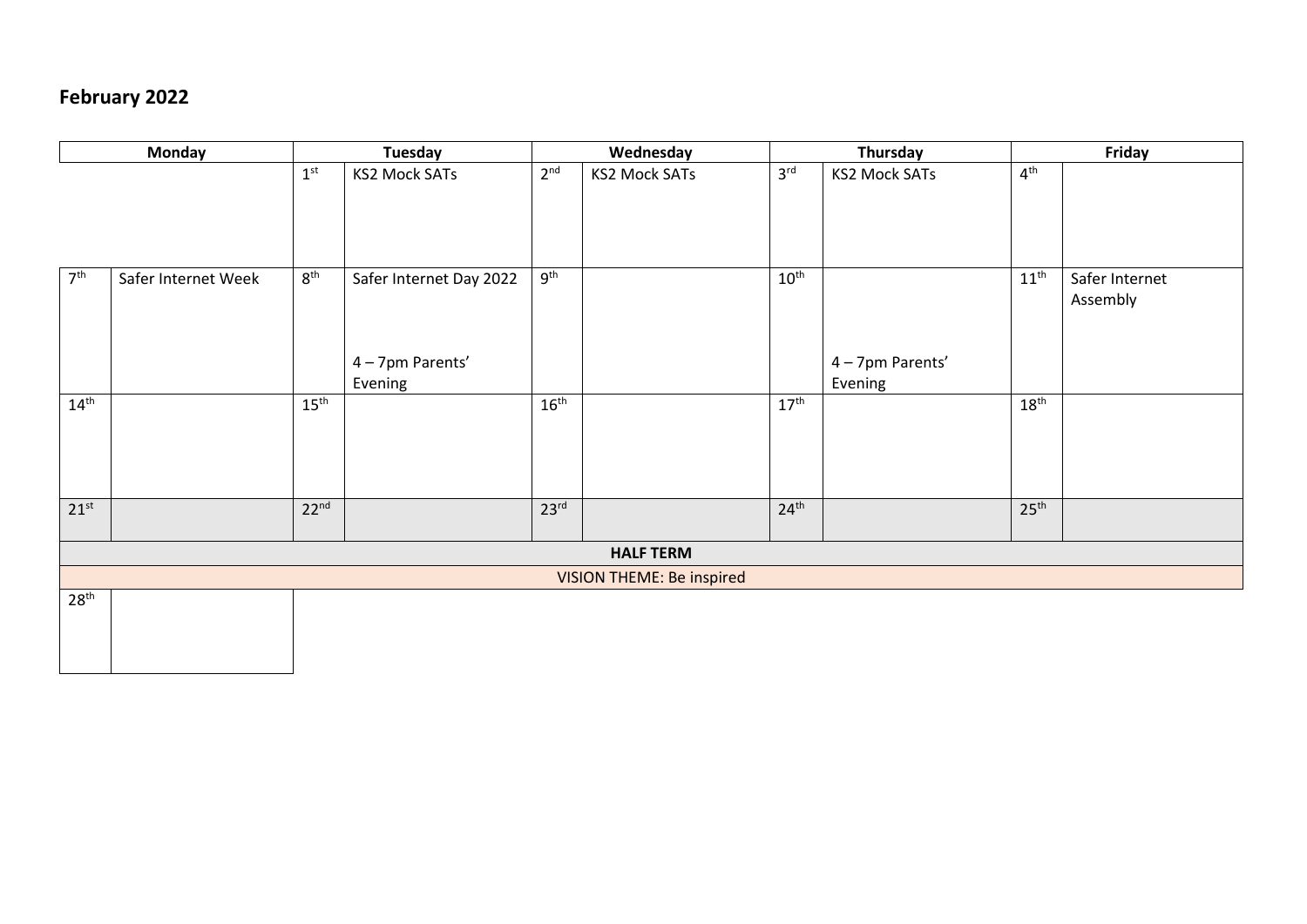#### **March 2022**

|                  | <b>Monday</b>         |                  | <b>Tuesday</b> |                  | Wednesday |                  | Thursday                                      |                  | Friday                                      |  |  |
|------------------|-----------------------|------------------|----------------|------------------|-----------|------------------|-----------------------------------------------|------------------|---------------------------------------------|--|--|
|                  |                       | 1 <sup>st</sup>  |                | 2 <sup>nd</sup>  |           | 3 <sup>rd</sup>  |                                               | 4 <sup>th</sup>  | PF World Book Day                           |  |  |
|                  |                       |                  |                |                  |           |                  |                                               |                  |                                             |  |  |
|                  |                       |                  |                |                  |           |                  |                                               |                  |                                             |  |  |
| 7 <sup>th</sup>  | Sport Relief week     | 8 <sup>th</sup>  |                | 9 <sup>th</sup>  |           | $10^{\text{th}}$ |                                               | $11^{\text{th}}$ | PTA Bag2School                              |  |  |
|                  |                       |                  |                |                  |           |                  |                                               |                  | collection                                  |  |  |
|                  |                       |                  |                |                  |           |                  | 6.00pm Y2 Parents,                            |                  | Sport 4 All Morning                         |  |  |
|                  |                       |                  |                |                  |           |                  | Assessment Information                        |                  |                                             |  |  |
|                  |                       |                  |                |                  |           |                  | evening                                       |                  |                                             |  |  |
| $14^{\text{th}}$ |                       | $15^{\text{th}}$ |                | $16^{\text{th}}$ |           | $17^{\text{th}}$ |                                               | $18^{\rm th}$    | Red Nose Day                                |  |  |
|                  |                       |                  |                |                  |           |                  |                                               |                  |                                             |  |  |
|                  |                       |                  |                |                  |           |                  | 6pm Full Governing                            |                  |                                             |  |  |
|                  |                       |                  |                |                  |           |                  | <b>Body Meeting</b>                           |                  |                                             |  |  |
| $21^{st}$        |                       | 22 <sup>nd</sup> |                | 23 <sup>rd</sup> |           | 24 <sup>th</sup> |                                               | 25 <sup>th</sup> | Reception Mothers'                          |  |  |
|                  |                       |                  |                |                  |           |                  |                                               |                  | Day afternoon tea-<br><b>Reception Mums</b> |  |  |
|                  |                       |                  |                |                  |           |                  |                                               |                  | invited                                     |  |  |
|                  |                       |                  |                |                  |           |                  |                                               |                  |                                             |  |  |
| 28 <sup>th</sup> |                       | 29 <sup>th</sup> | FGB 6pm        | 30 <sup>th</sup> |           | 31 <sup>st</sup> |                                               |                  |                                             |  |  |
|                  | Ricky Brown Dance Day |                  |                |                  |           |                  | 6pm Y5 parents and<br>children Whitby meeting |                  |                                             |  |  |
|                  |                       |                  |                |                  |           |                  |                                               |                  |                                             |  |  |
|                  |                       |                  |                |                  |           |                  | 6pm Y6 parents and                            |                  |                                             |  |  |
|                  |                       |                  |                |                  |           |                  | children Wales meeting                        |                  |                                             |  |  |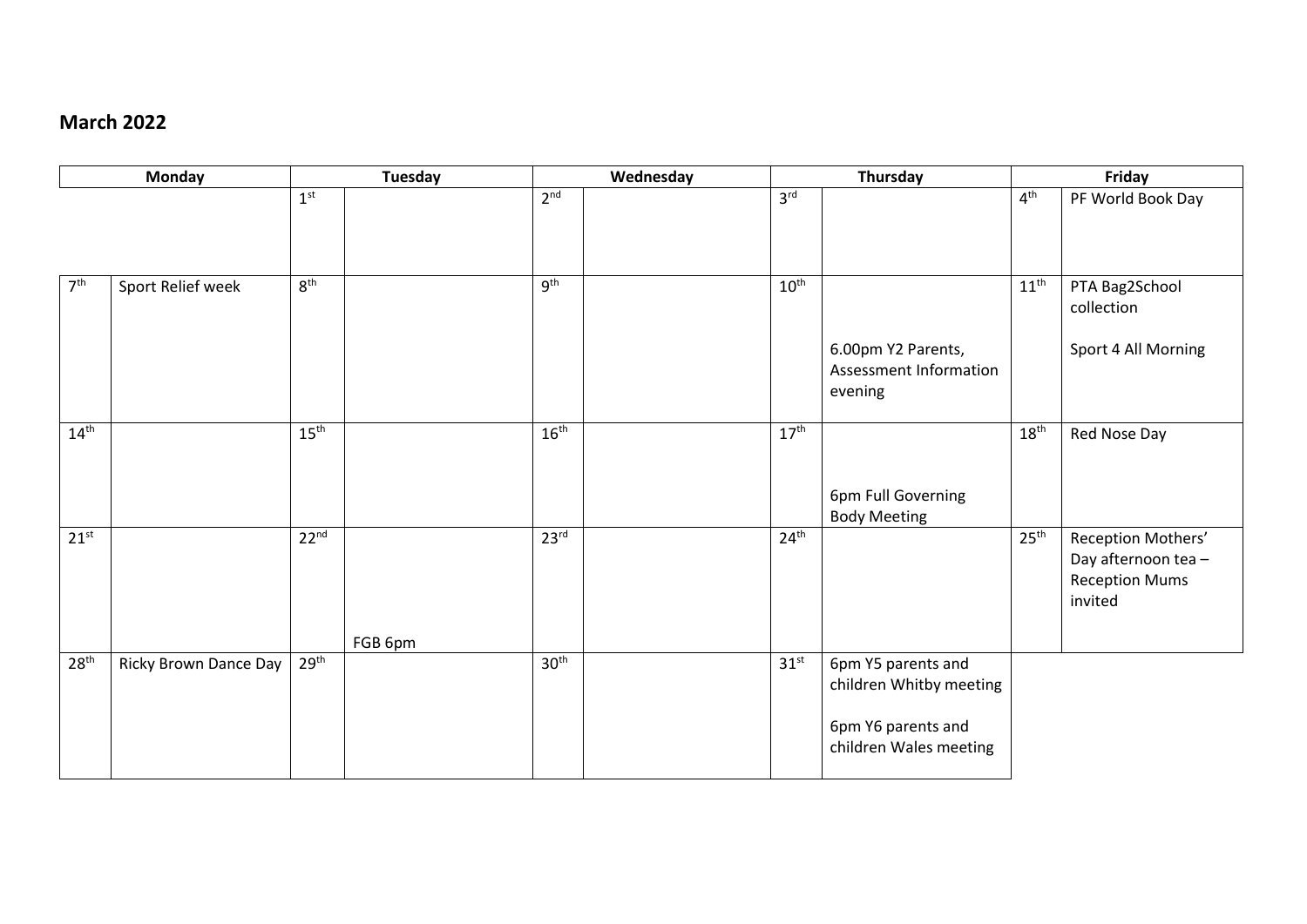# **April 2022**

| Monday           |  |                  | Tuesday             |                  | Wednesday                           | Thursday         |                         |                  | Friday |
|------------------|--|------------------|---------------------|------------------|-------------------------------------|------------------|-------------------------|------------------|--------|
|                  |  |                  |                     |                  |                                     |                  |                         | 1 <sup>st</sup>  |        |
|                  |  |                  |                     |                  |                                     |                  |                         |                  |        |
| $4^{\text{th}}$  |  | 5 <sup>th</sup>  |                     | 6 <sup>th</sup>  |                                     | 7 <sup>th</sup>  | 9.30am Year 3/4         | 8 <sup>th</sup>  |        |
|                  |  |                  |                     |                  |                                     |                  | performance for parents |                  |        |
|                  |  |                  |                     |                  |                                     |                  |                         |                  |        |
|                  |  |                  |                     |                  |                                     |                  |                         |                  |        |
| $11^{\text{th}}$ |  | $12^{\text{th}}$ |                     | $13^{\text{th}}$ |                                     | $14^{\text{th}}$ |                         | $15^{\text{th}}$ |        |
|                  |  |                  |                     |                  | <b>EASTER HOLIDAYS</b>              |                  |                         |                  |        |
| $18^{\text{th}}$ |  | $19^{\text{th}}$ |                     | 20 <sup>th</sup> |                                     | $21^{st}$        |                         | 22 <sup>nd</sup> |        |
|                  |  |                  |                     |                  | <b>EASTER HOLIDAYS</b>              |                  |                         |                  |        |
|                  |  |                  |                     |                  | VISION THEME: Achieve our potential |                  |                         |                  |        |
| 25 <sup>th</sup> |  | 26 <sup>th</sup> |                     | 27 <sup>th</sup> |                                     | 28 <sup>th</sup> |                         | 29 <sup>th</sup> |        |
|                  |  |                  |                     |                  |                                     |                  |                         |                  |        |
|                  |  |                  | 6pm Full Governing  |                  |                                     |                  |                         |                  |        |
|                  |  |                  | <b>Body Meeting</b> |                  |                                     |                  |                         |                  |        |
|                  |  |                  |                     |                  |                                     |                  |                         |                  |        |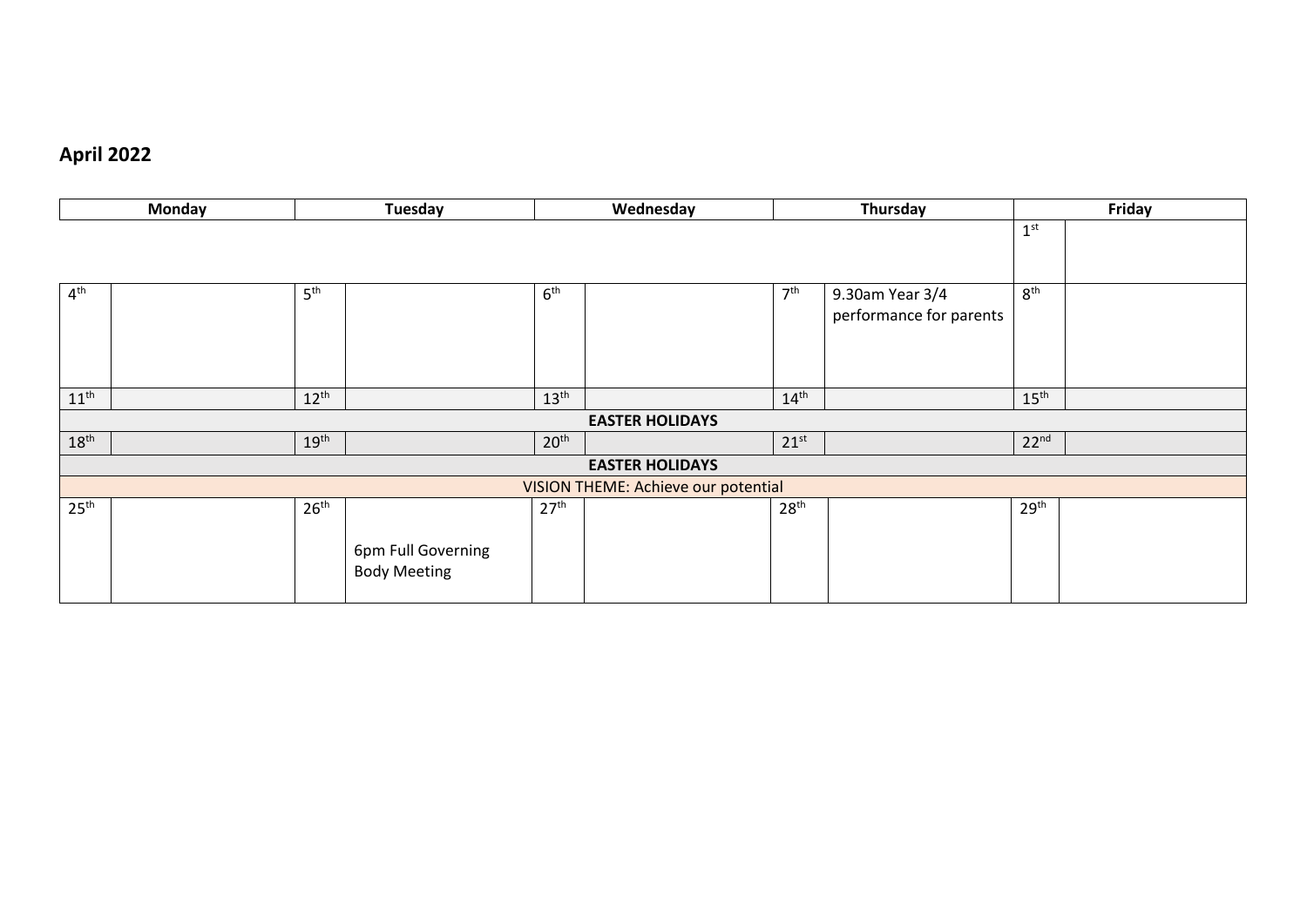# **May 2022**

|                  | <b>Monday</b>                         |                  | Tuesday                               |                  | Wednesday                             |                  | Thursday                                 | Friday           |                                                    |
|------------------|---------------------------------------|------------------|---------------------------------------|------------------|---------------------------------------|------------------|------------------------------------------|------------------|----------------------------------------------------|
| 2 <sup>nd</sup>  | <b>BANK HOLIDAY</b>                   | 3 <sup>rd</sup>  | Year 5 to Whitby                      | 4 <sup>th</sup>  | Year 5 to Whitby                      | 5 <sup>th</sup>  | Year 5 to Whitby                         | 6 <sup>th</sup>  | Year 5 to Whitby                                   |
| 9 <sup>th</sup>  | <b>KS2 SATs and Breakfast</b><br>Club | $10^{\text{th}}$ | <b>KS2 SATs and Breakfast</b><br>Club | $11^{\text{th}}$ | <b>KS2 SATs and Breakfast</b><br>Club | $12^{\text{th}}$ | <b>KS2 SATs and Breakfast</b><br>Club    | $13^{\text{th}}$ |                                                    |
| $16^{\text{th}}$ | Year 6 to WALES                       | 17 <sup>th</sup> | Year 6 to WALES                       | 18 <sup>th</sup> | Year 6 to WALES                       | 19 <sup>h</sup>  | Year 6 to WALES                          | 20 <sup>th</sup> | Year 6 to WALES                                    |
| 23 <sup>rd</sup> |                                       | 24 <sup>th</sup> |                                       | 25 <sup>th</sup> |                                       | 26 <sup>th</sup> | 9.15am Y5 Whitby<br>Assembly for parents | 27 <sup>th</sup> | Queen's Platinum<br>Jubilee Day at Priors<br>Field |
| 30 <sup>th</sup> | 31 <sup>st</sup>                      |                  |                                       |                  |                                       |                  |                                          |                  |                                                    |
|                  | <b>HALF TERM</b>                      |                  |                                       |                  |                                       |                  |                                          |                  |                                                    |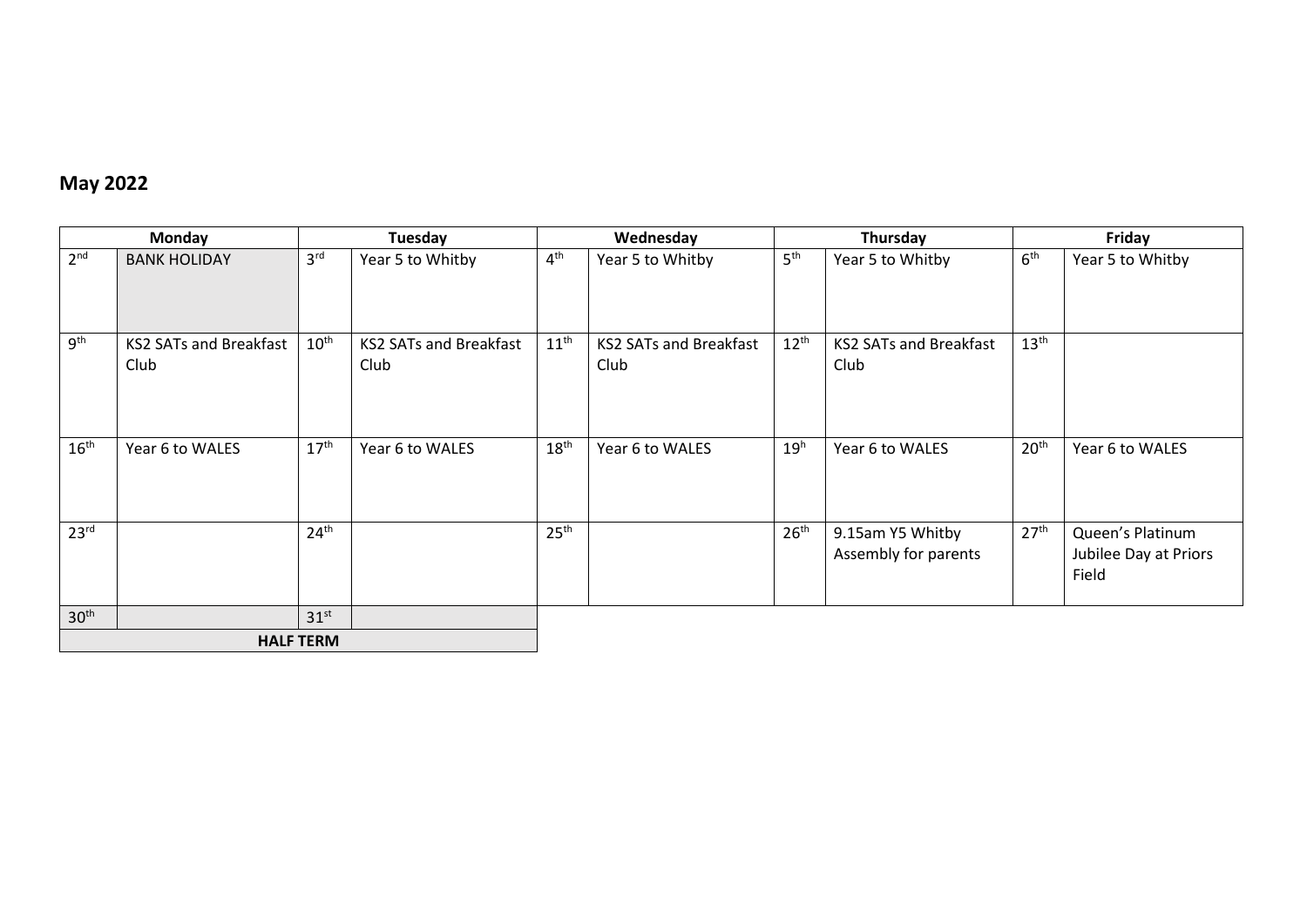#### **June 2022**

|                  | <b>Monday</b>                |                  | <b>Tuesday</b> |                  | Wednesday                             |                  | Thursday            |                  | Friday                 |  |
|------------------|------------------------------|------------------|----------------|------------------|---------------------------------------|------------------|---------------------|------------------|------------------------|--|
|                  |                              |                  |                | 1 <sup>st</sup>  |                                       | 2 <sup>nd</sup>  |                     | 3 <sup>rd</sup>  |                        |  |
|                  |                              |                  |                |                  |                                       |                  | <b>HALF TERM</b>    |                  |                        |  |
|                  |                              |                  |                |                  | VISION THEME: Belonging to our school |                  |                     |                  |                        |  |
| 6 <sup>th</sup>  | <b>Teacher Training Day</b>  | 7 <sup>th</sup>  |                | 8 <sup>th</sup>  |                                       | 9 <sup>th</sup>  |                     | $10^{\text{th}}$ |                        |  |
|                  |                              |                  |                |                  |                                       |                  |                     |                  |                        |  |
|                  |                              |                  |                |                  |                                       |                  |                     |                  |                        |  |
|                  |                              |                  |                |                  |                                       |                  |                     |                  |                        |  |
|                  |                              |                  |                |                  | 6.30pm Meeting for                    |                  | 6pm Full Governing  |                  |                        |  |
|                  |                              |                  |                |                  | new Reception parents                 |                  | <b>Body Meeting</b> |                  |                        |  |
| $13^{\text{th}}$ | <b>KS2 Presentation Week</b> | $14^{\text{th}}$ |                | $15^{\text{th}}$ |                                       | $16^{\text{th}}$ | Year 3 to Lunt Fort | $17^{\text{th}}$ | PTA Bag2School         |  |
|                  |                              |                  |                |                  |                                       |                  |                     |                  | Collection             |  |
|                  |                              |                  |                |                  |                                       |                  |                     |                  |                        |  |
|                  |                              |                  |                |                  |                                       |                  |                     |                  | Reception Father's Day |  |
|                  |                              |                  |                |                  |                                       |                  |                     |                  | workshops              |  |
|                  |                              |                  |                |                  |                                       |                  |                     |                  |                        |  |
|                  |                              |                  |                |                  |                                       |                  |                     |                  |                        |  |
| 20 <sup>th</sup> |                              | $21^{st}$        |                | 22 <sup>nd</sup> |                                       | 23 <sup>rd</sup> |                     | 24 <sup>th</sup> |                        |  |
|                  |                              |                  |                |                  |                                       |                  |                     |                  |                        |  |
|                  |                              |                  |                |                  |                                       |                  |                     |                  |                        |  |
|                  |                              |                  |                |                  |                                       |                  |                     |                  |                        |  |
| 27 <sup>th</sup> |                              | 28 <sup>th</sup> |                | 29 <sup>th</sup> |                                       | 30 <sup>th</sup> |                     |                  |                        |  |
|                  |                              |                  |                |                  |                                       |                  |                     |                  |                        |  |
|                  |                              |                  |                |                  |                                       |                  |                     |                  |                        |  |
|                  |                              |                  |                |                  |                                       |                  |                     |                  |                        |  |